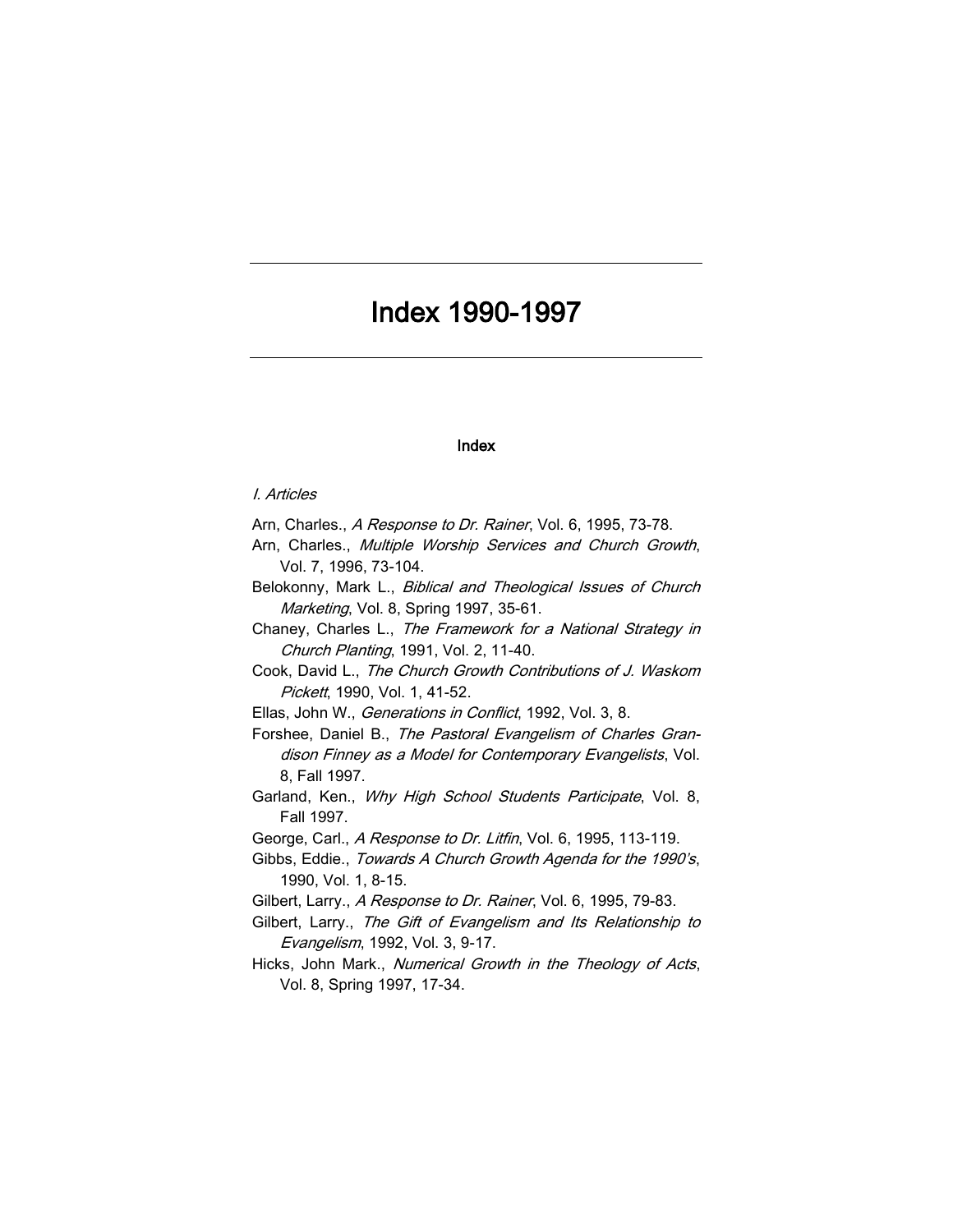| Hong, Ki Young., Church Planting in the Korean Nazarene<br>Church, 1991, Vol. 2, 41-62.                                                                                                                                   |
|---------------------------------------------------------------------------------------------------------------------------------------------------------------------------------------------------------------------------|
| Hunter, George G. III, The Rationale for a Culturally Relevant<br>Worship Service, Vol. 7, 1996, 131-144.                                                                                                                 |
| Hunter, George G. III., A Response to Dr. Russell, Vol. 6, 1995,<br>49-57.                                                                                                                                                |
| Hunter, Kent R., Core Values: Backbone Of A Movement, Vol. 6,<br>1995, 5-15.                                                                                                                                              |
| Litfin, Duane., Understanding Your Critics: An Outsider's Analy-<br>sis of a Core Criticism of the Church Growth Movement, Vol.<br>6, 1995, 85-99.                                                                        |
| Martin, Glen., A Pastor's Perspective on Worship & Church<br>Growth, Vol. 7, 1996, 105-114.                                                                                                                               |
| McIntosh, Gary L., Staffing A Church For Growth: A Church<br>Planting Model, 1991, Vol. 2, 63-69.                                                                                                                         |
| McIntosh, Gary L., Thoughts On A Movement, Vol. 8, Winter,<br>1997, 11-52.                                                                                                                                                |
| McSwain, Larry L., The Future of Denominational Research,<br>1992, Vol. 3, 19-25.                                                                                                                                         |
| Olsen, Walther A., The Homogeneous Unit Principle Revisited:<br>Part Two, Vol. 8, Fall 1997.                                                                                                                              |
| Olsen, Walther A., The Homogeneous Unity Principle Revisited:<br>Part One, Vol. 8, Spring 1997, 3-16.                                                                                                                     |
| Pfaff, Nancy., Christian Leadership Attributes Dynamic Increase<br>in Effectiveness to the Work of Intercessors, 1990, Vol. 1,<br>81-95.                                                                                  |
| Rainer, Thom S., Church Growth: Recovering Our Purpose, Vol.<br>6, 1995, 59-71.                                                                                                                                           |
| Reed, Jerold F., A Response to Dr. Russell, Vol. 6, 1995, 43-47.<br>Reeves, R. Daniel., Back to the Future: A Proactive Approach To<br>Confirming Our Roots and Charting ASCG's NeXt Genera-<br>tion, Vol. 7, 1996, 5-22. |
| Reid, Alvin L., Substance, Style, and Spirit: A Theology of Wor-<br>ship and Church Growth, Vol. 7, 1996, 23-35.                                                                                                          |
| Russell III, Walter., 40 Years of Church Growth: A View from the<br>Theological Tower, Vol. 6, 17-41.                                                                                                                     |
| Sanchez, Daniel R., <i>Ethnic Church Planting</i> , 1990, Vol. 1, 53-80.                                                                                                                                                  |
|                                                                                                                                                                                                                           |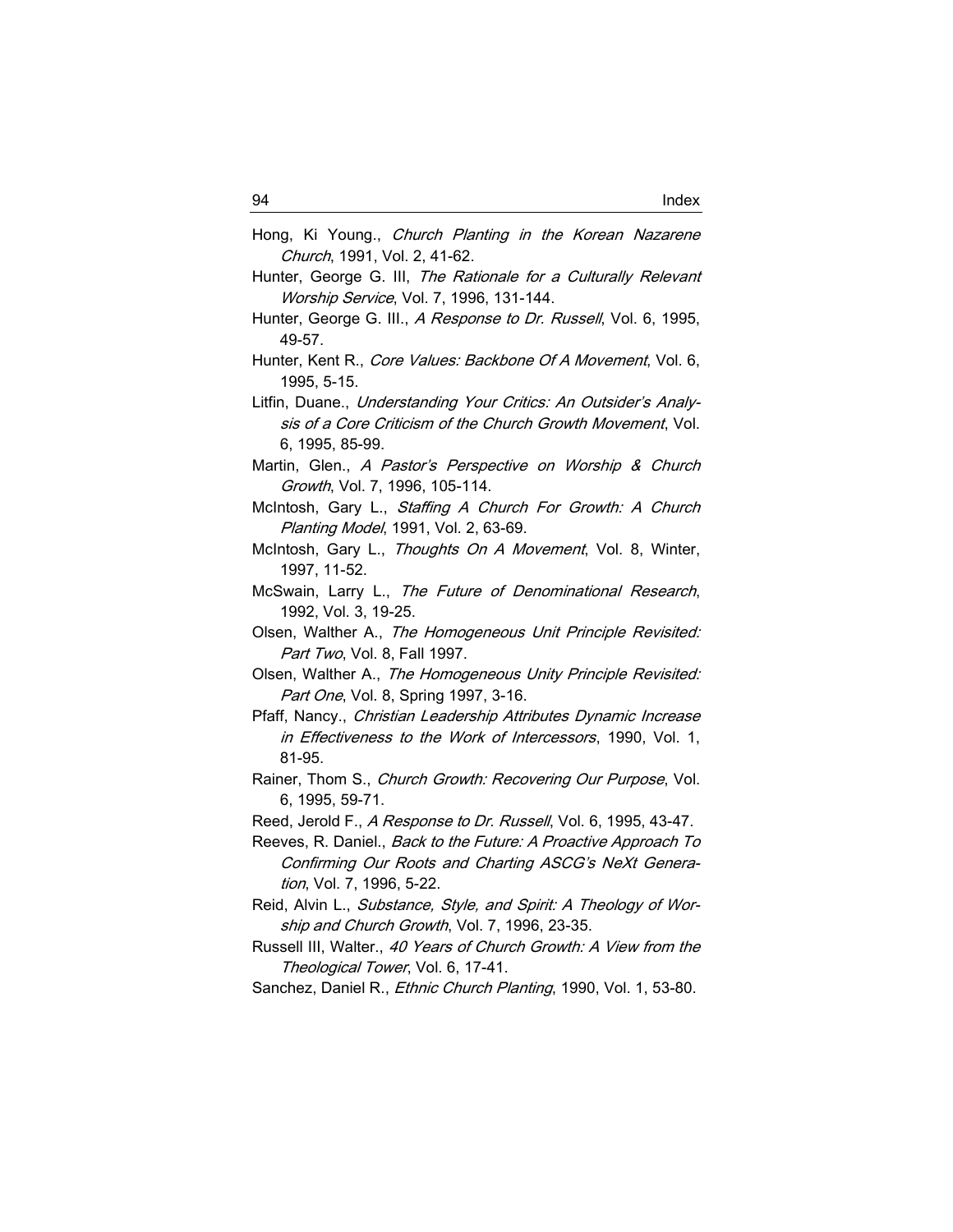| Sanders, Kenn., The Prime Time Plus (+) Megachurch, 1992,     |  |  |  |
|---------------------------------------------------------------|--|--|--|
| Vol. 3, 27-32.                                                |  |  |  |
| Schmidt, Henry J., Crusade Decisions: Counting and Accounting |  |  |  |

- for Lost Sheep, 1990, Vol. 1, 16-40.
- Schofield, Chris., Linking Prayer and Bold Proclamation: An Exegetical Study of Acts 4:23-31 and Ephesians 6:18-20, Vol. 8, Winter 1997, 63-76.
- Spradlin, Byron., A Philosophy of Worship and Church Growth, Vol. 7, 1996, 55-71.
- Spradlin, Byron., Trends in Worship and Church Growth Into the 21st Century, Vol. 7, 1996, 37-53.
- Steffen, Tom A., Improving Our "Sink or Swim" Training Model for Church Planters, 1992, Vol. 3, 33-38.
- Steffen, Tom., Producing Quality Training Through Partnerships, Vol. 8, Winter 1997, 53-61.

Sullivan, Bill M., Wave Makers, 1991, Vol. 2, 1-9.

- Todd, Steven L., Intervention Aimed At Conference Wide Church Growth, 1992, Vol. 3, 39-63.
- Towns, Elmer L., Changing Paradigms of Worship, Vol. 7, 1996, 115-130.
- Towns, Elmer L., Churches-The Hot One, 1992, Vol. 3, 65-69.
- Towns, Elmer L., Reaching The Buster Generation, 1991, Vol. 2, 71-78.
- Towns, Elmer L., Church Growth Coming of Age, 1990, Vol. 1, 1-7.
- Towns, Elmer., Church Growth-"Quo Wadis-whither goest thou", Vol. 6, 1995, 121-133.
- Van Engen, Charles., A Response to Dr. Litfin, Vol. 6, 1995, 101-111.
- Vaughan, John N. Church Growth Bibliography, Vol. 4, 1993, 1- 109.
- Vaughan, John N., Megachurches: High-Impact Ministries, 1992, Vol. 3, 71-81.
- Vaughan, John N., Old First Church: Growth Models, 1991, Vol. 2, 79-90.
- Vaughan, John N., The Church Growth Movement: Offense to the Cross?, Vol. 8, Winter 1997, 3-9.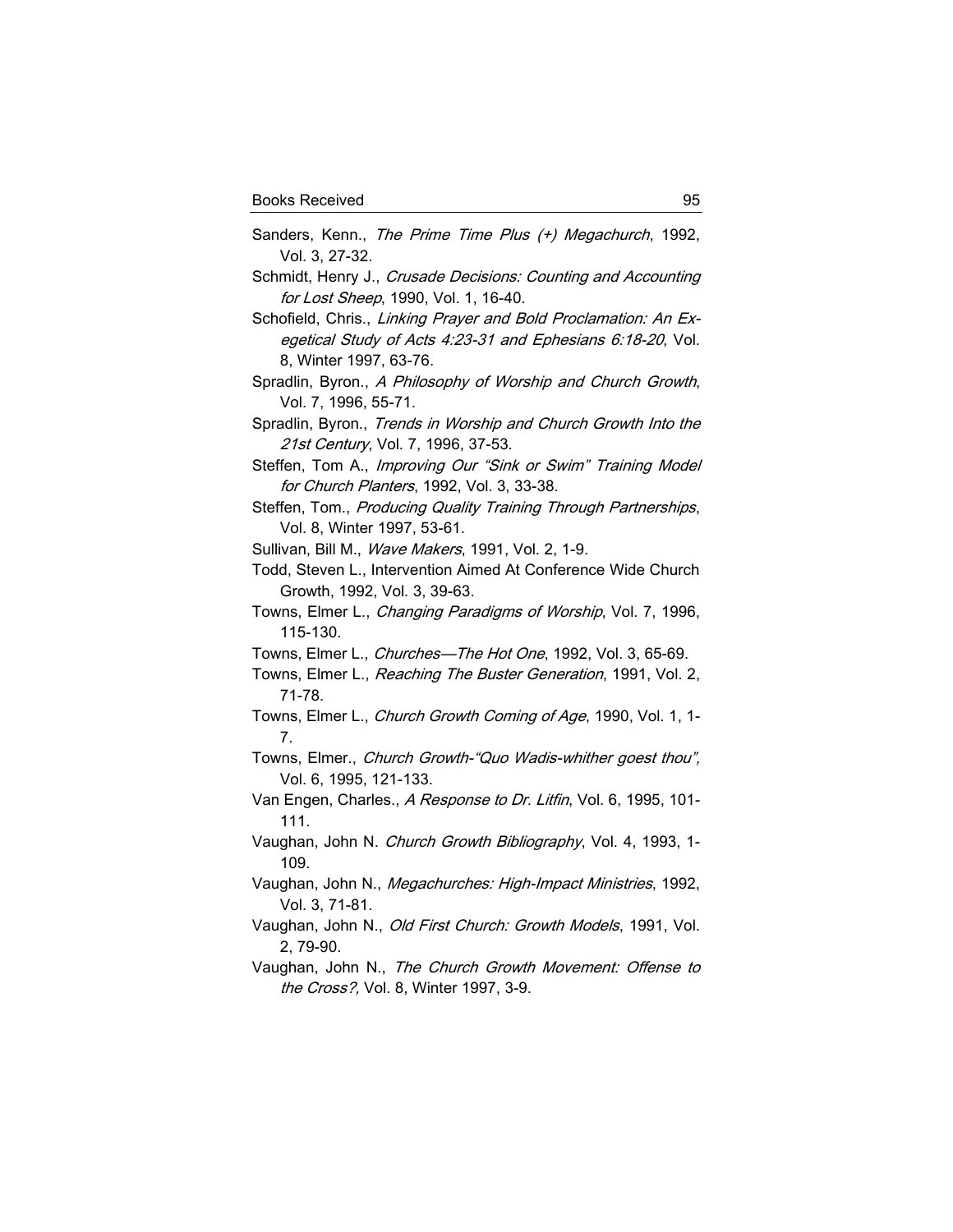- Webb, M. Rodney., Missions in Multi-Cultural America, Vol. 8, Fall 1997.
- Westing, Harold., Where Has All The Commitment Gone?, 1992, Vol. 3, 83-94.
- Wilhelm, Hans-Martin., A Movement is Born: Church Growth Beginnings in an Old Church in Germany, 1991, Vol. 2, 91-99.

### II. Book Reviews

- Clapp, Steve., Overcoming Barriers to Church Growth [John W. Ellas], Vol. 8, Spring 1997, 63-65.
- Haggard, Ted., Making It Hard for People to Go to Hell From Your City [Jerry L. Graham], Vol. 8, Winter 1997, 77-83
- Liesch, Barry., The New Worship [Wilbur W. Brannon], Vol. 8, 1997, 87-90.
- Malphurs, Aubrey., Values-Driven Leadership [James R. Braddy], Vol. 8, 1997, 85-86.
- Webster, Douglas D., Selling Jesus: What's Wrong with Marketing the Church [Gary L. McIntosh], Vol. 8, Spring 1997, 67-69.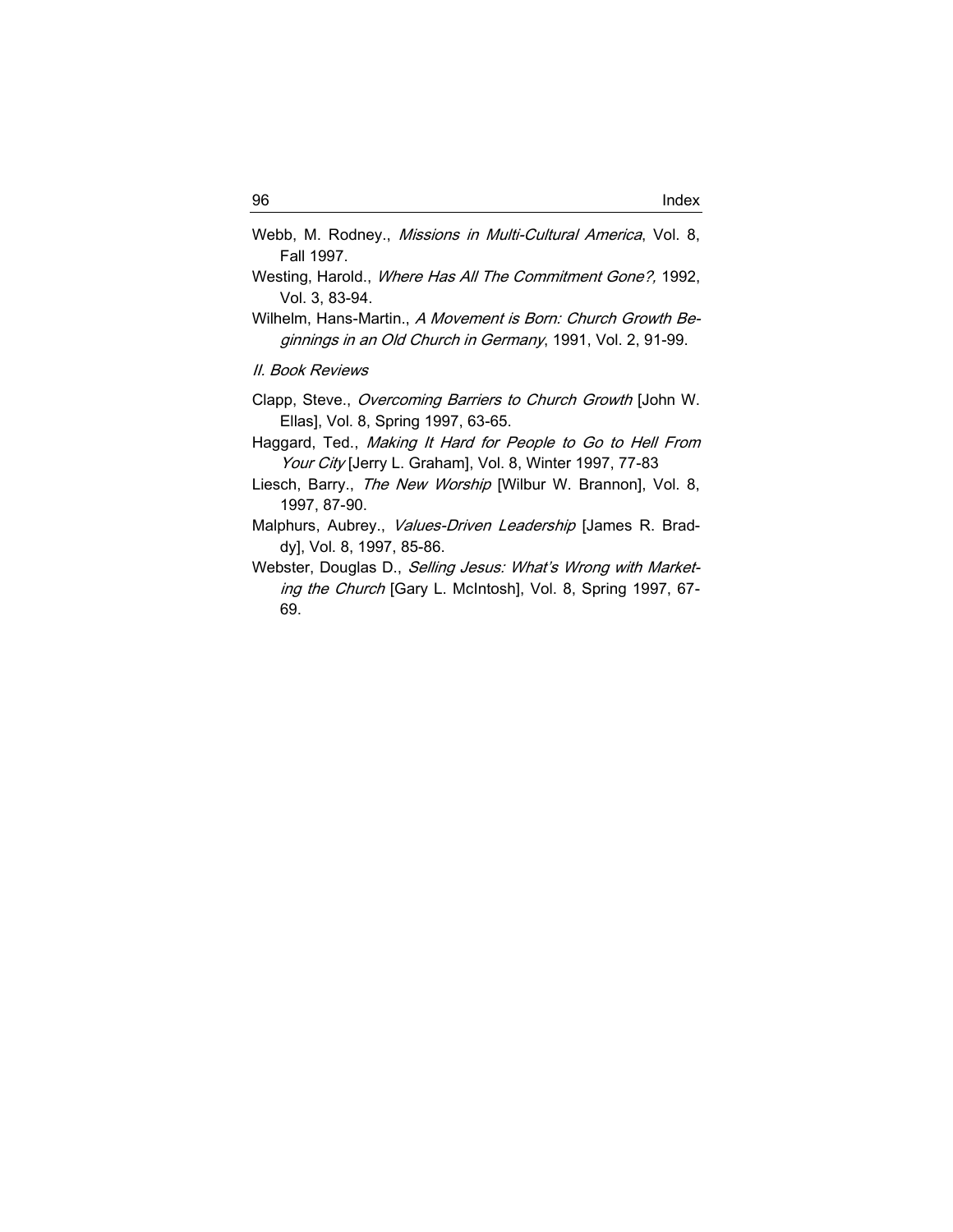### Information for Subscribers and Writers

Copyright : Copyrights on articles are held by the writers. Requests for permission to reproduce material from the journal, except for brief quotations in scholarly reviews and publications, should be directed to the writers.

Subscription Rates: The subscription rate is \$24 per year for three issues. Canada and foreign subscriptions are an additional \$5 for each year. Individual copies are \$10 each. All prices are US Funds. Subscriptions, renewals, orders, and change-ofaddress notifications should be sent to: ASCG Journal, PO Box 145, Corunna, IN 46730 USA. Copies are distributed free of charge to all paid-up members of the American Society for Church Growth and to supporting institutions.

Sponsoring Institutions: Talbot School of Theology (La Mirada, CA), Southern Baptist Theological Seminary (Louisville, KT), The Church Growth Network (San Bernardino, CA), Strategies for Today's Leaders (Corunna, IN), 21st Century Strategies (Port Aransas, TX), International Pentecostal Holiness Church, Church of the Nazarene, and Leadership Network. [Sponsoring institutions assist in the publication of the ASCG Journal by contributing a minimum of \$100 per year. Two copies are sent to the sponsoring institution for the library or designated individual.]

Submission of Articles: The Journal of the American Society for Church Growth welcomes articles of high standards of original scholarship and of general interest dealing with all aspects of Church Growth. Reasoned responses to past articles will be considered, as well as book reviews.

1. Send three copies (typewritten and double-spaced) to Dr. Gary L. McIntosh, Editor, Talbot School of Theology, 13800 Biola Ave., La Mirada, CA 90639. Two of the three copies should delete the author's name on the title page, etc. for purposes of blind review. In addition,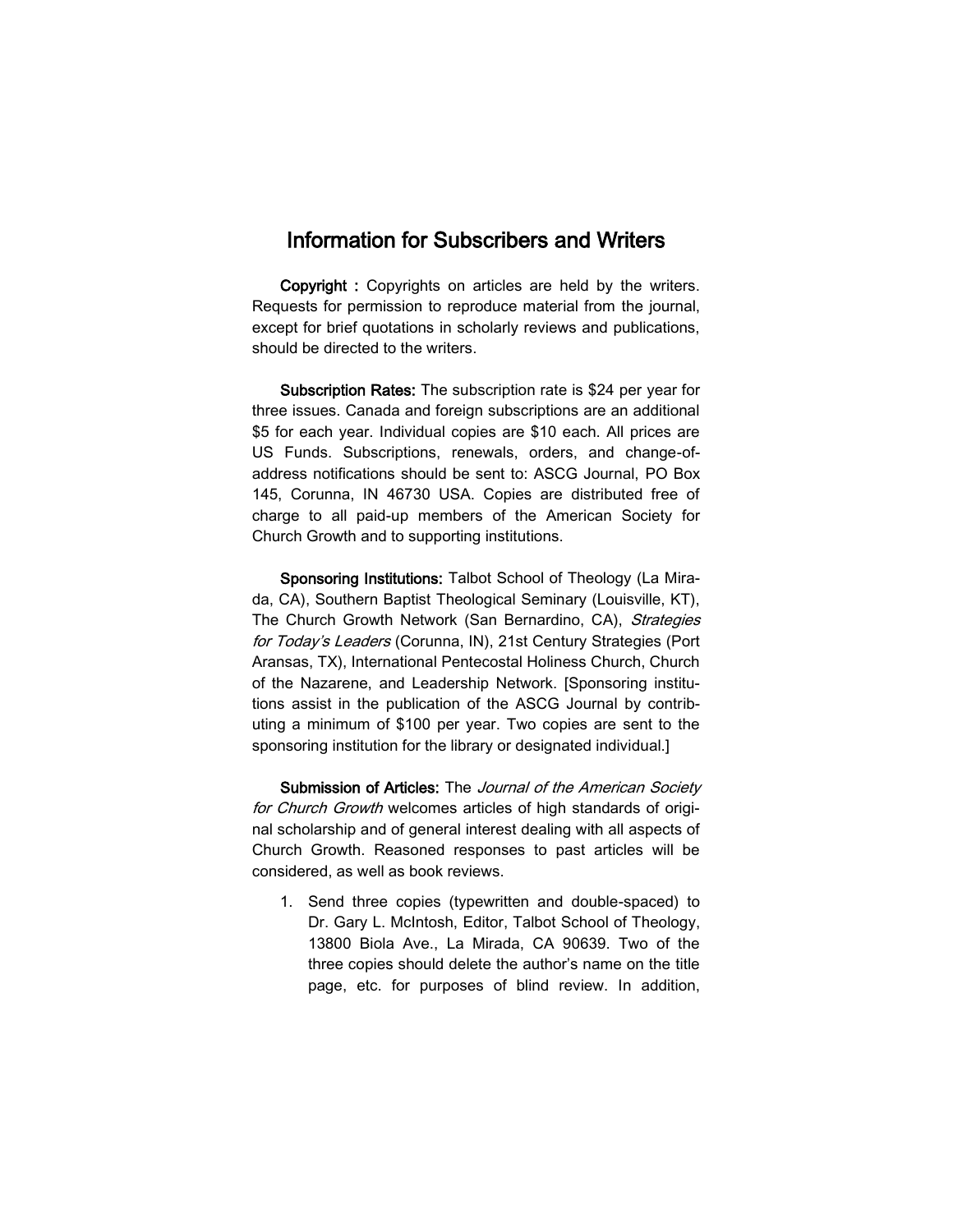please include a copy of the article on computer disc if at all possible.

- 2. Follow the guidelines for style found in The Chicago Manual of Style or K.L Turabian's Manual for Writers.
- 3. Include an abstract of no more than 150 words on a separate sheet of paper.
- 4. Limit articles to 15 double-spaced pages, excluding tables, figures, and references. Book reviews should be 3 to 4 pages and responses 7 to 10 pages in length.
- 5. Include the following current vita information for each writer: address, title, degree(s), and institution(s) where earned, and specialization(s).

All manuscripts will be acknowledged promptly and processed as quickly as possible. The review process generally takes two months. Appearance of accepted articles in print is approximately six months or as forthcoming article backlog allows. Contributors receive five complimentary copies of the issue in which their article appears. Correspondence with the editor may also be by phone (310) 903-6000 X5559, fax (909) 506- 3086 or e-mail: gary\_mcintosh@peter.biola.edu

### The Donald A. McGavran Award

Once each year the American Society for Church Growth presents the Donald A. McGavran Award to an individual who has made a significant contribution to the Church Growth Movement in the United States.

The award recipients to date are:

| Win Arn                | 1989 |
|------------------------|------|
| C. Peter Wagner        | 1990 |
| Carl F. George         | 1991 |
| Wilbert S. McKinnley   | 1992 |
| Robert Logan           | 1993 |
| <b>Bill Sullivan</b>   | 1994 |
| <b>Elmer Towns</b>     | 1994 |
| Flavil R. Yeakley, Jr. | 1995 |
| George G. Hunter, III  | 1996 |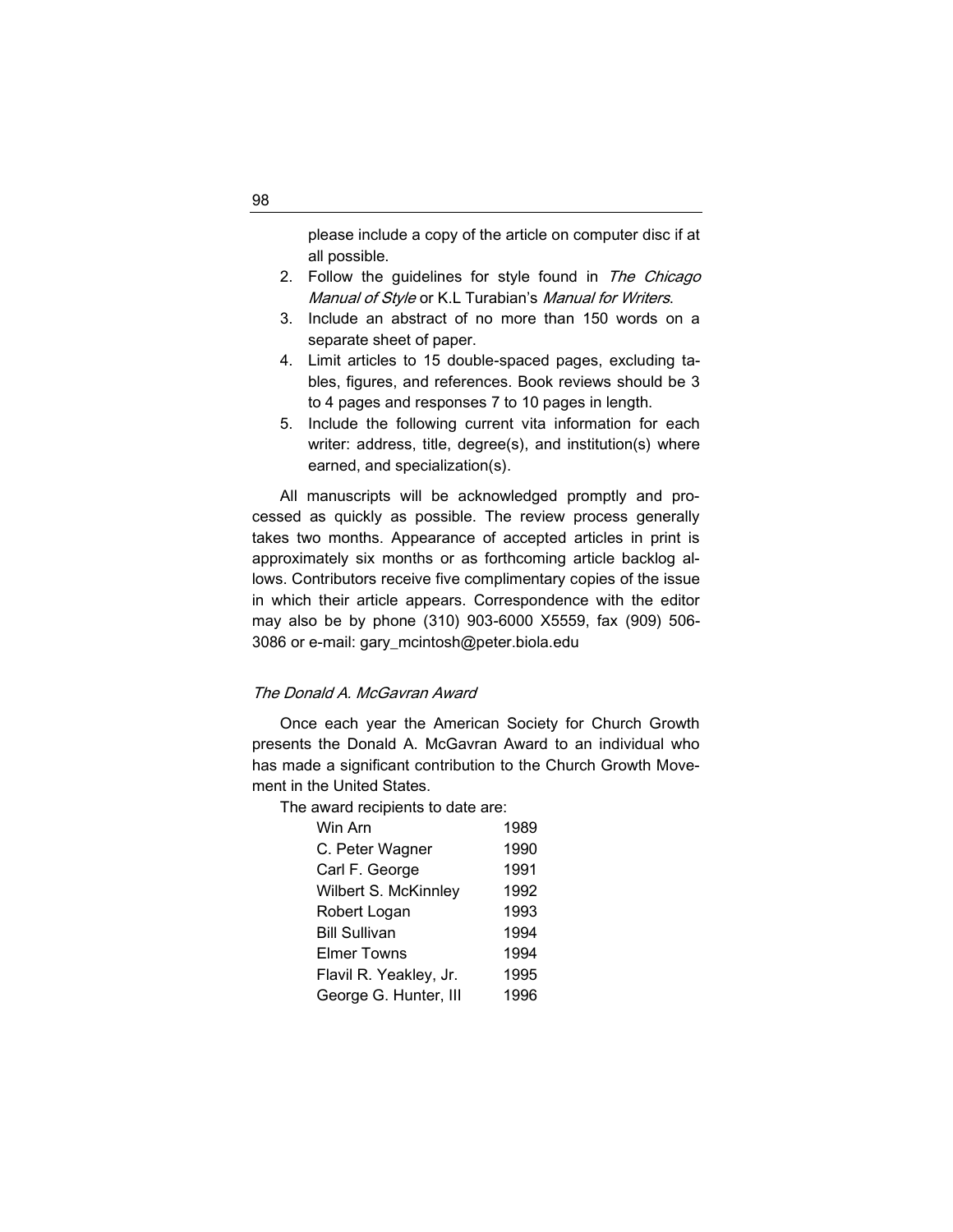Books Received 89